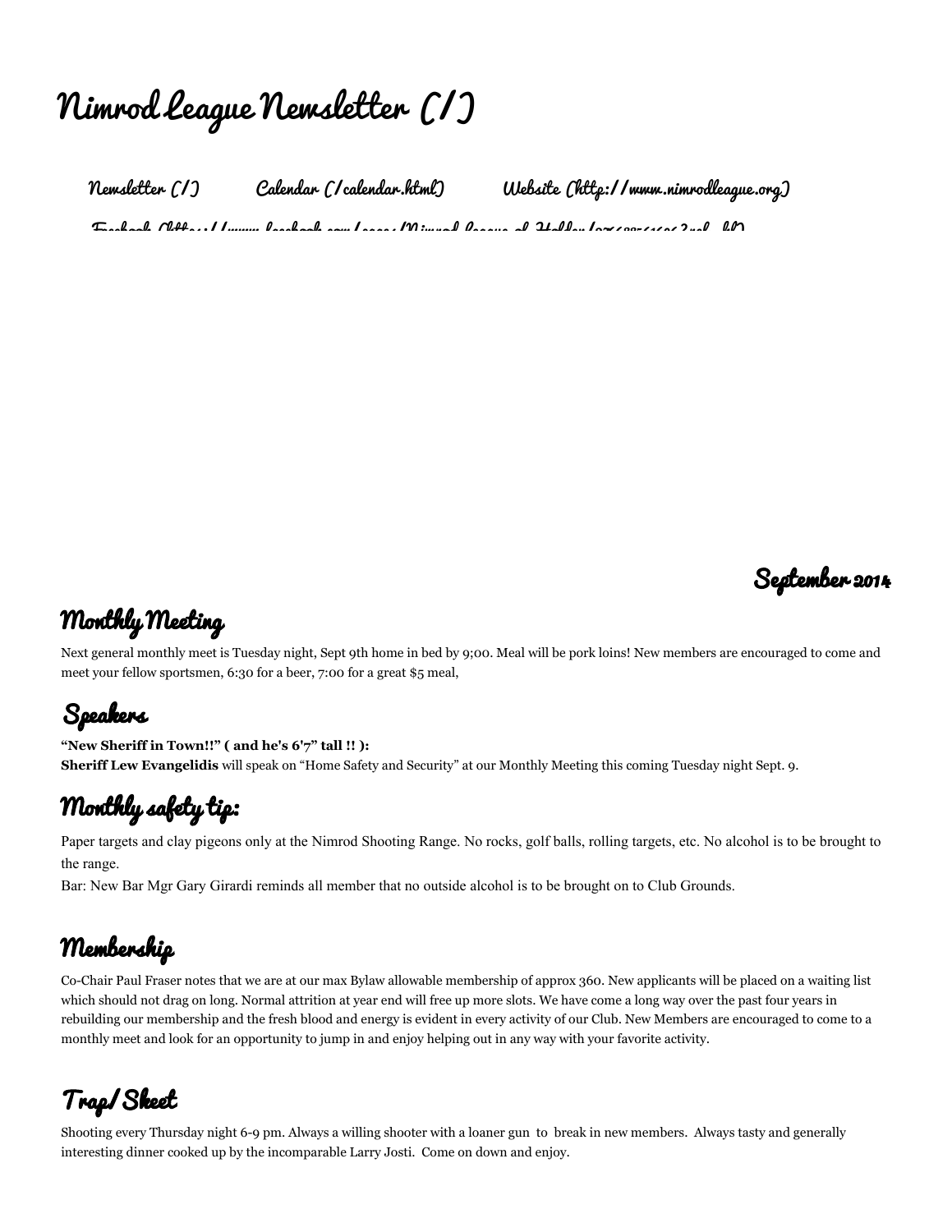#### Kitchen

Nothing to report

Rifle Range

Nothing to report

#### House

- Wachusett High School varsity football team dinner 9/11
- Dave Oriol summer company picnic 9/27.  $\bullet$
- Archery 3D Shoot 10/4  $\bullet$
- Russ Chaplis' Astronomy Club Meet 11/1
- Women On Target Shoot 11/2.  $\bullet$
- Fall Turkey Shoot on 11/9.  $\bullet$
- French Family X-mas Party 12/13.
- Charlie Stoneham's Family X-mas Party 12/20.  $\bullet$

# Turkey Shoot

Dave Fillow notes tentative date for our next Turkey Shoot is Nov 9th.

#### Executive Board

Executive Board Meeting is held the last Tuesday of each month.

# Grounds

Chmn Neal Whitehead notes that our new tractor is in and ready to be picked up. Neal also has gotten exec board approval for new shelving for the Barn.

# Finance

Nothing to report

Bar

Nothing to report

# Birds

We are all lined up for Fall jail birds. Chuckers for our special hunt.

#### New Business

Nothing to report

# Women on Target

Women on target event is filling fast. The event fee is \$50 per person and is limited to 24 people. You must be at least 16 years old to participate. To register Please contact Angela Fisher at 508-393-5333 [\(tel:508-393-5333\)](tel:508-393-5333) extension 20 to register.

#### Revenue

Chmn Craig Clark notes this year's Nimrod Cheer Raffle was won by Kevin Tivnan of Princeton. The Club will net approx \$500 from Craig's efforts. Congrats to Kevin and thanks to Craig.

Archery